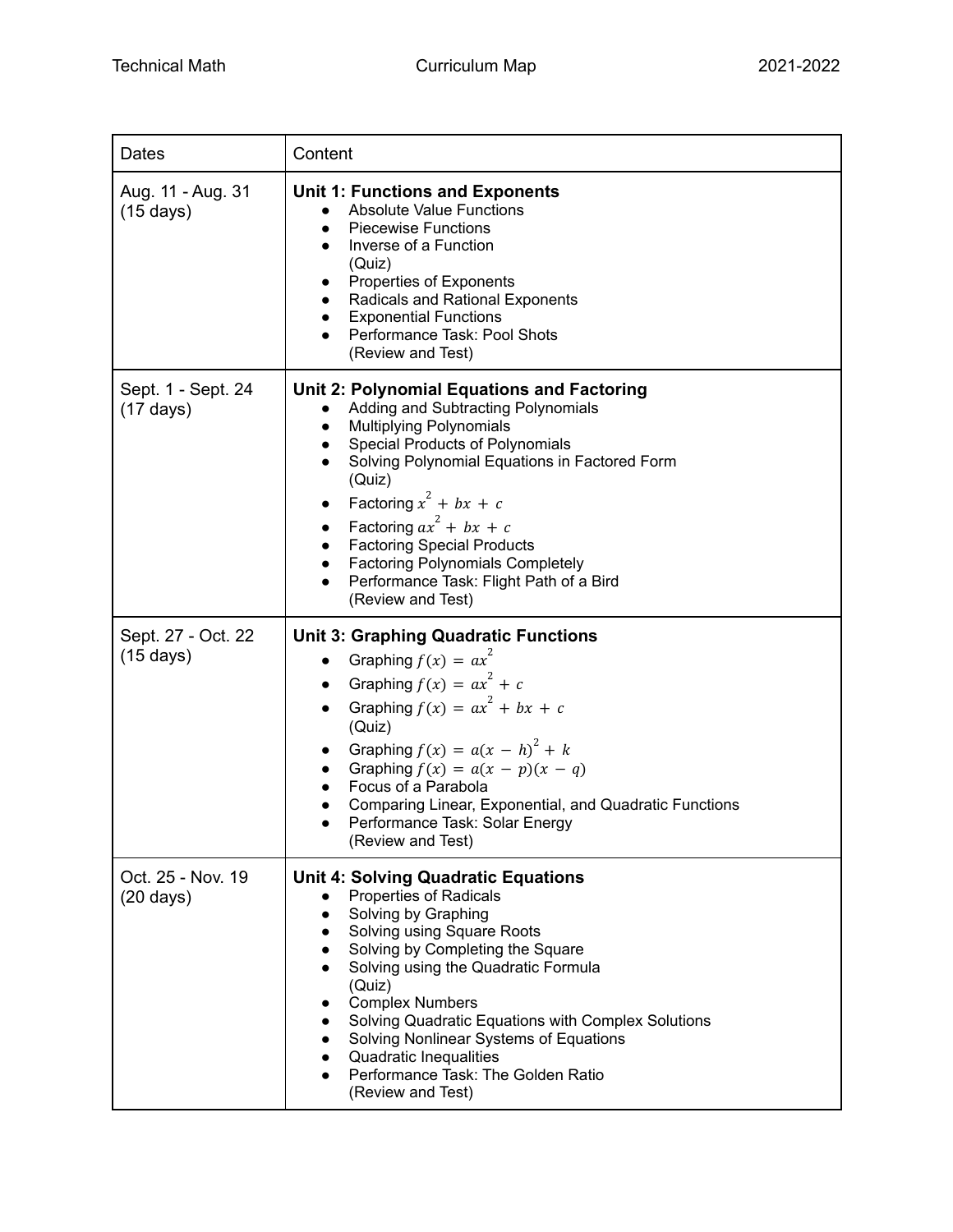| Nov. 22 - Dec. 17<br>$(17 \text{ Days})$ | <b>Unit 5: Probability</b><br>Sample Spaces and Probability<br>$\bullet$<br>Independent and Dependent Events<br>Two-Way Tables and Probability<br>(Quiz)<br>Probability of Disjoint and Overlapping Events<br>$\bullet$<br><b>Permutations and Combinations</b><br><b>Binomial Distributions</b><br>Performance Task: Risk Analysis<br>(Review and Test)                                                                                |
|------------------------------------------|-----------------------------------------------------------------------------------------------------------------------------------------------------------------------------------------------------------------------------------------------------------------------------------------------------------------------------------------------------------------------------------------------------------------------------------------|
| Jan. 3 - Jan. 21<br>$(14 \text{ days})$  | Unit 6: Relationships Within Triangles<br><b>Proving Geometric Relationships</b><br>Perpendicular and Angle Bisectors<br><b>Bisectors of Triangles</b><br>$\bullet$<br>Medians and Altitudes of Triangles<br>(Quiz)<br><b>Triangle Midsegment Theorem</b><br>Indirect Proof and Inequalities in One Triangle<br>$\bullet$<br>Inequalities in Two Triangles<br>$\bullet$<br>Performance Task: Building a Roof Truss<br>(Review and Test) |
| Jan. 24 - Feb. 11<br>$(15 \text{ days})$ | Unit 7: Quadrilaterals and Other Polygons<br>Angles of Polygons<br>Properties of Parallelograms<br>Proving that a Quadrilateral is a Parallelogram<br>(Quiz)<br>Properties of Special Parallelograms<br>Properties of Trapezoids and Kites<br>Performance Task: Diamonds<br>(Review and Test)                                                                                                                                           |
| Feb. 14 - Feb. 25<br>$(9 \text{ days})$  | <b>Unit 8: Similarity</b><br><b>Dilations</b><br>Similarity and Transformations<br>Similar Polygons<br>Proving Triangle Similarity: AA<br>(Quiz)<br>Proving Triangle Similarity: SSS and SAS<br><b>Proportionality Theorems</b><br>Performance Task: Pool Maintenance<br>(Review and Test)                                                                                                                                              |
| Feb. 28 - Mar. 16<br>$(13 \text{ days})$ | Unit 9: Right Triangles and Trigonometry<br>The Pythagorean Theorem<br><b>Special Right Triangles</b><br><b>Similar Right Triangles</b><br>(Quiz)<br>The Tangent Ratio<br>The Sine and Cosine Ratios<br><b>Solving Right Triangles</b>                                                                                                                                                                                                  |